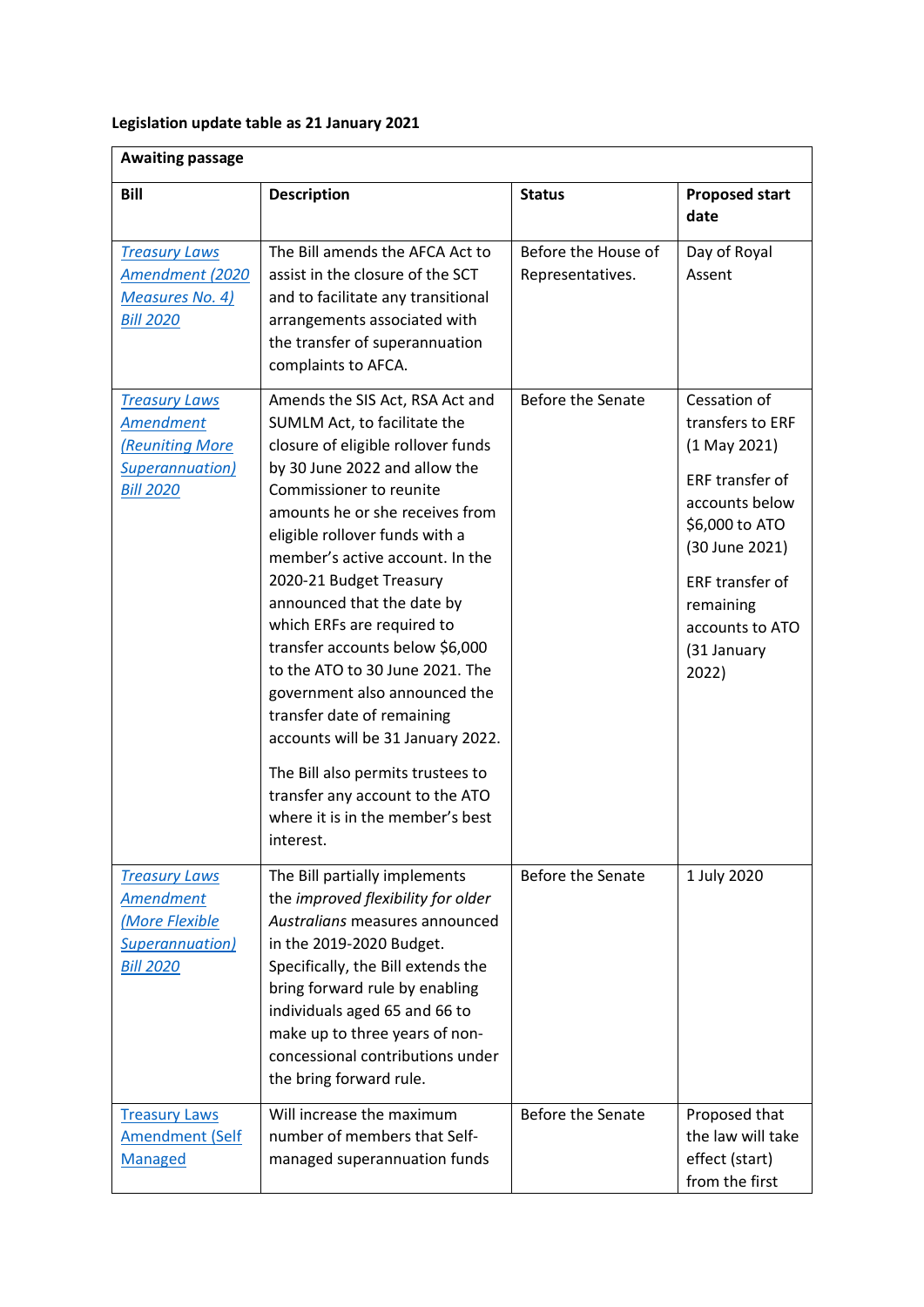| Superannuation<br>Funds) Bill 2020<br>Security<br>Legislation<br><b>Amendment</b><br>(Critical<br>Infrastructure) Bill<br>2020<br><b>Consultation</b> | (SMSF) and Small APRA funds<br>(SAF) can have from four to six.<br>The draft bill includes an<br>additional positive security<br>obligation for critical<br>infrastructure assets. This<br>includes the requirement to<br>develop a risk management<br>program as well as mandatory<br>cyber incident reporting.                                                                                                                                                     | Before the House of<br>Representatives.   | day of the<br>quarter after it<br>receives royal<br>assent.<br>The day the Act<br>receives Royal<br>Assent. |
|-------------------------------------------------------------------------------------------------------------------------------------------------------|----------------------------------------------------------------------------------------------------------------------------------------------------------------------------------------------------------------------------------------------------------------------------------------------------------------------------------------------------------------------------------------------------------------------------------------------------------------------|-------------------------------------------|-------------------------------------------------------------------------------------------------------------|
| <b>Exposure draft</b>                                                                                                                                 | <b>Description</b>                                                                                                                                                                                                                                                                                                                                                                                                                                                   | <b>Status</b>                             | <b>Proposed start</b><br>date                                                                               |
| <b>Treasury Laws</b><br><b>Amendment</b><br>(Measures for a<br>later sitting) Bill<br>2020: Best<br><b>Financial Interests</b><br>Duty                | Amends the SIS Act to introduce<br>a best financial interests duty on<br>trustees/directors<br>Allows regulations to be made to<br>prohibit certain payments or<br>investments regardless of<br>whether they are considered in<br>the financial interests of<br>beneficiaries<br>Introduces a new strict liability<br>offence around record keeping<br>obligations<br>Puts the evidential burden of<br>proof for the best financial<br>interests duty on the trustee | <b>Consultation closes</b><br>24 December | Day after royal<br>assent                                                                                   |
| <b>Treasury Laws</b><br><b>Amendment</b><br>(Measures for<br>consultation) Bill<br><b>2020: Single</b><br>default account                             | Amends the SIS Act so that an<br>employer can only meet choice<br>of fund requirements for new<br>employees by paying super<br>contributions to a "stapled fund"<br>where one exists<br>Paying into a default fund no<br>longer satisfies the choice of fund<br>requirements where there is a<br>stapled fund                                                                                                                                                        | <b>Consultation closes</b><br>24 December | 1 July 2021                                                                                                 |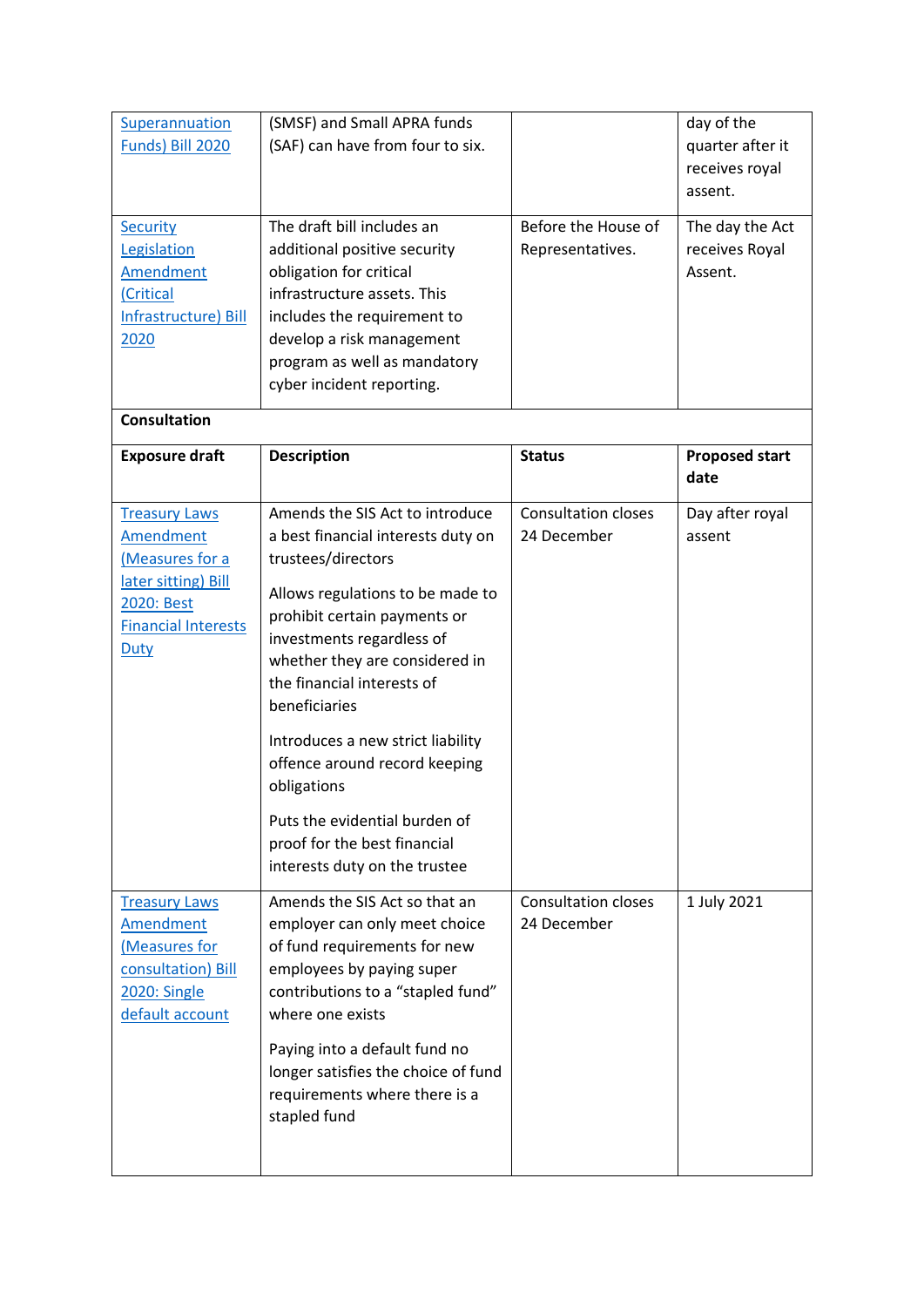| <b>Treasury Laws</b>      | Amends the SIS Act to introduce                                                                                          | <b>Consultation closes</b> | 1 July 2021      |
|---------------------------|--------------------------------------------------------------------------------------------------------------------------|----------------------------|------------------|
| <b>Amendment</b>          | an annual performance test for                                                                                           | 24 December                | (MySuper)        |
| (Measures for a           | MySuper products only                                                                                                    |                            |                  |
| later sitting) Bill       |                                                                                                                          |                            | 1 July 2022      |
| 2020: Addressing          | Leaves performance tests for                                                                                             |                            | (other products  |
| underperformance          | choice products including Trustee                                                                                        |                            | to be defined in |
| in superannuation         | Directed Products to be                                                                                                  |                            | regs)            |
|                           | introduced by regulation                                                                                                 |                            |                  |
|                           | Introduces a prohibition for funds<br>accepting new beneficiaries<br>when they fail the performance<br>test              |                            |                  |
|                           | Introduces requirements for                                                                                              |                            |                  |
|                           | funds to notify members of                                                                                               |                            |                  |
|                           | underperformance, though the                                                                                             |                            |                  |
|                           | detail of this is left to regulation                                                                                     |                            |                  |
|                           | Makes failing to comply with the<br>notice requirements or<br>prohibition on accepting new<br>members a contravention of |                            |                  |
|                           | covenant                                                                                                                 |                            |                  |
|                           | Leaves the methodology and                                                                                               |                            |                  |
|                           | criteria for performance                                                                                                 |                            |                  |
|                           | assessment to be determined by                                                                                           |                            |                  |
|                           | regulation - without including                                                                                           |                            |                  |
|                           | administration fees in this                                                                                              |                            |                  |
|                           | Allows regulations to be made                                                                                            |                            |                  |
|                           | that will prohibit funds creating                                                                                        |                            |                  |
|                           | new products to avoid being                                                                                              |                            |                  |
|                           | subject to a performance test                                                                                            |                            |                  |
| <b>Miscellaneous</b>      | The amendments propose a                                                                                                 | Consultation expired       | After the day of |
| amendments to             | change to the MySuper charging                                                                                           | 17 November.               | Royal accent     |
| <b>Treasury portfolio</b> | rules under section 29VA of the                                                                                          |                            |                  |
| laws 2020                 | SIS Act for Lifecyle products,                                                                                           |                            |                  |
|                           | allowing different investment                                                                                            |                            |                  |
|                           | fees to be charged to each                                                                                               |                            |                  |
|                           | subclass of members that a fund                                                                                          |                            |                  |
|                           | is permitted to stream different                                                                                         |                            |                  |
|                           | gains and losses to. MySuper                                                                                             |                            |                  |
|                           | legislation currently limits the                                                                                         |                            |                  |
|                           | number of investment fee levels                                                                                          |                            |                  |
|                           | that funds can charge differing                                                                                          |                            |                  |
|                           | age cohorts of MySuper lifecycle                                                                                         |                            |                  |
|                           | members to four. This is because                                                                                         |                            |                  |
|                           | MySuper products were                                                                                                    |                            |                  |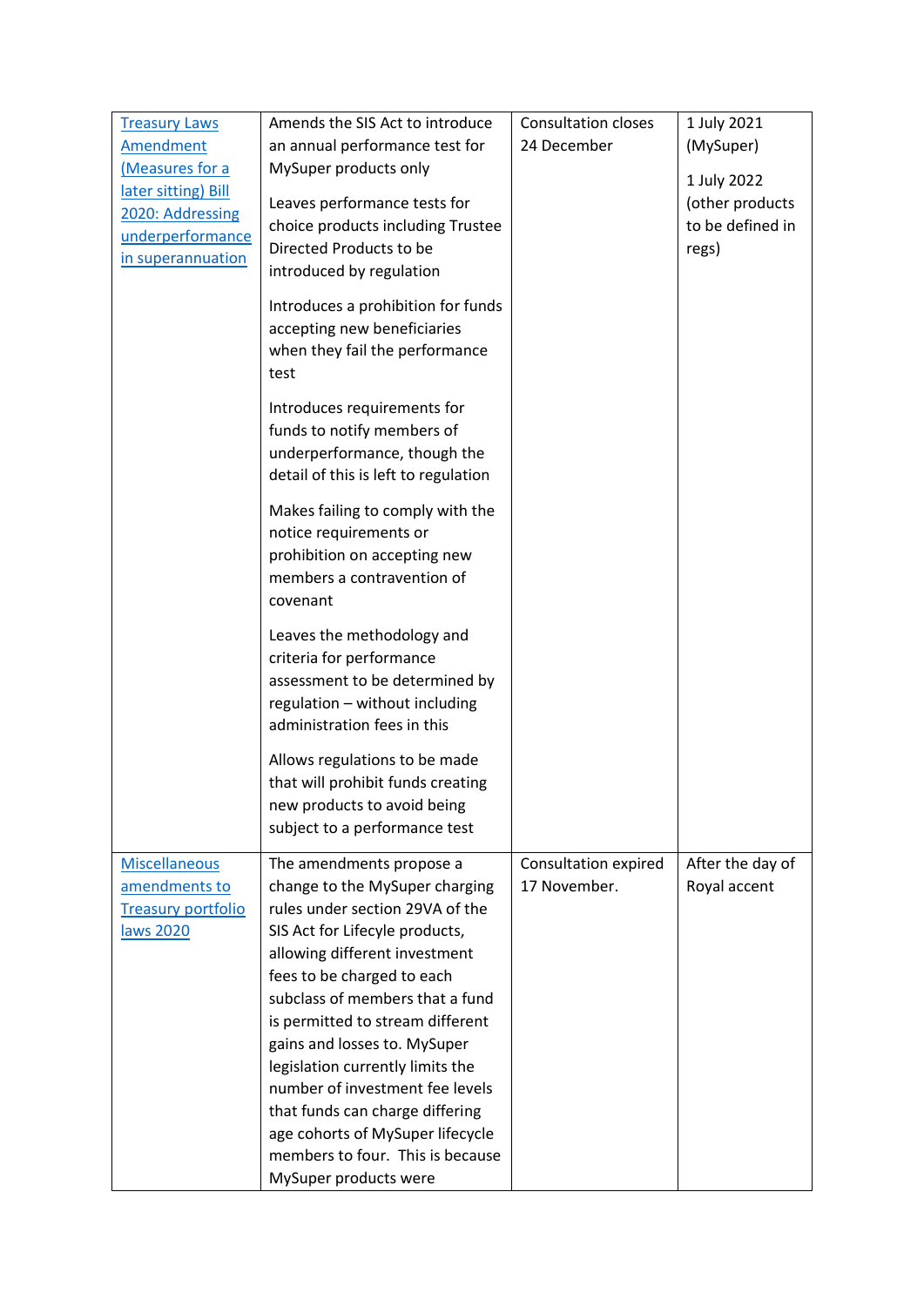| introduced under the principle of  |  |
|------------------------------------|--|
| having simple and comparable       |  |
| fee structures. The proposed       |  |
| legislation also includes          |  |
| amendments that recognise that     |  |
| an account is not an 'inactive low |  |
| balance account' if the member     |  |
| has elected to maintain insurance  |  |
| on that account.                   |  |
|                                    |  |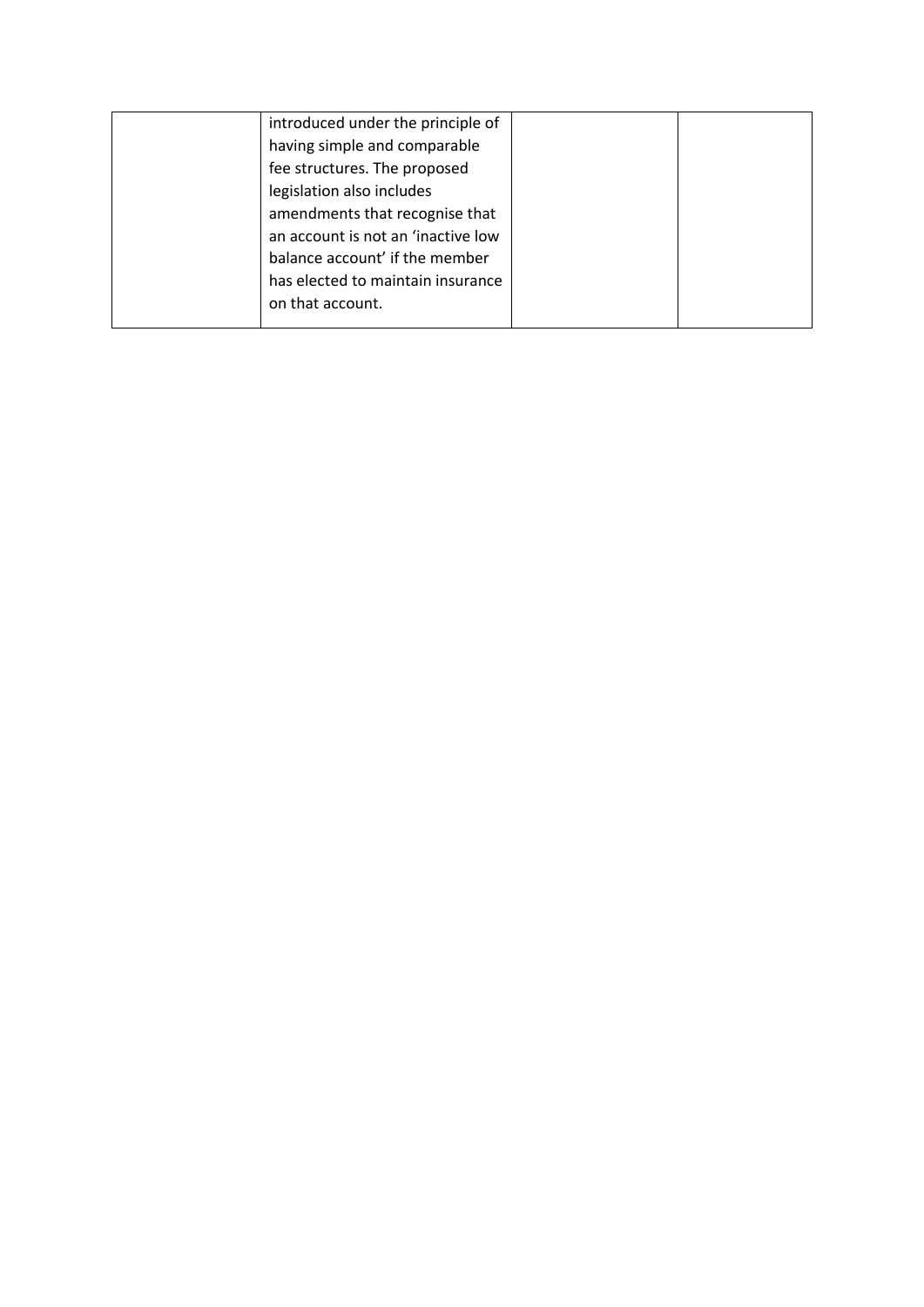| <b>Passed</b>                                                                                                                           |                                                                                                                                                                                                                                                                                                     |                                                                                                                     |                                                                                                                                                                                   |  |
|-----------------------------------------------------------------------------------------------------------------------------------------|-----------------------------------------------------------------------------------------------------------------------------------------------------------------------------------------------------------------------------------------------------------------------------------------------------|---------------------------------------------------------------------------------------------------------------------|-----------------------------------------------------------------------------------------------------------------------------------------------------------------------------------|--|
| <b>Bill</b>                                                                                                                             | <b>Description</b>                                                                                                                                                                                                                                                                                  | <b>Status</b>                                                                                                       | <b>Start date</b>                                                                                                                                                                 |  |
| <b>Treasury Laws</b><br><b>Amendment</b><br>(2020 Measures<br>No. 6) Bill 2020                                                          | The Bill seeks to amend the<br>sectoral assessment and rule<br>making process under the<br>Consumer Data Right regime. The<br>Bill further empowers the<br>Minister to make rules for<br>designated sectors.                                                                                        | Assent $-17$<br>December 2020                                                                                       | Day after Royal<br>Assent $-18$<br>December 2020                                                                                                                                  |  |
|                                                                                                                                         | The Bill amends section 23(12) of<br>the Superannuation Guarantee<br>(Administration) Act 1992 to<br>clarify that ordinary time earnings<br>base is only reduced by an<br>amount of excluded salary or<br>wages if that amount has been<br>included as part of the ordinary<br>time earnings base.  |                                                                                                                     |                                                                                                                                                                                   |  |
|                                                                                                                                         | The Bill propose a change to the<br>MySuper charging rules under<br>section 29VA(9) of the SIS Act for<br>Lifecyle products, allowing<br>different investment fees to be<br>charged to each subclass of<br>members that a fund is permitted<br>to stream different gains and<br>losses to.          |                                                                                                                     |                                                                                                                                                                                   |  |
| <b>Treasury Laws</b><br><b>Amendment</b><br>(2020 Measures<br>No. 5) Bill 2020                                                          | The Bill will improve the operation<br>of the Trans-Tasman retirement<br>savings portability arrangement<br>established between Australia and<br>New Zealand by allowing the ATO<br>to transfer the unclaimed super of<br>New Zealand residents directly to<br>KiwiSaver funds                      | Assent-11<br>December 2020                                                                                          | Schedule 1 and 2<br>$-$ The day of<br>Royal Assent - 11<br>December 2020<br>Schedule $3 - 1$<br>January 2021                                                                      |  |
| <b>Financial sector</b><br>reform (Hayne<br><u>royal</u><br>commission<br>response) bill<br>2020<br>Corporations<br>(fees)<br>amendment | Bill addresses a range of Royal<br>Commission recommendations.<br>Superannuation trustees and<br>trustee directors cannot use trust<br>assets to pay a criminal, civil or<br>administrative penalty incurred in<br>relation to a breach of<br>Commonwealth law in<br>circumstances where the breach | Passed House of<br>Representatives on 9<br>December 2020<br>Passed Senate with<br>amendment on 10<br>December 2020. | Most reforms<br>have a start date<br>of 1 Jan 2021 but<br>the amendment<br>allows for a start<br>of 1 Jan 2022 for<br>section 56<br>reforms<br>concerning<br>trustee liabilities. |  |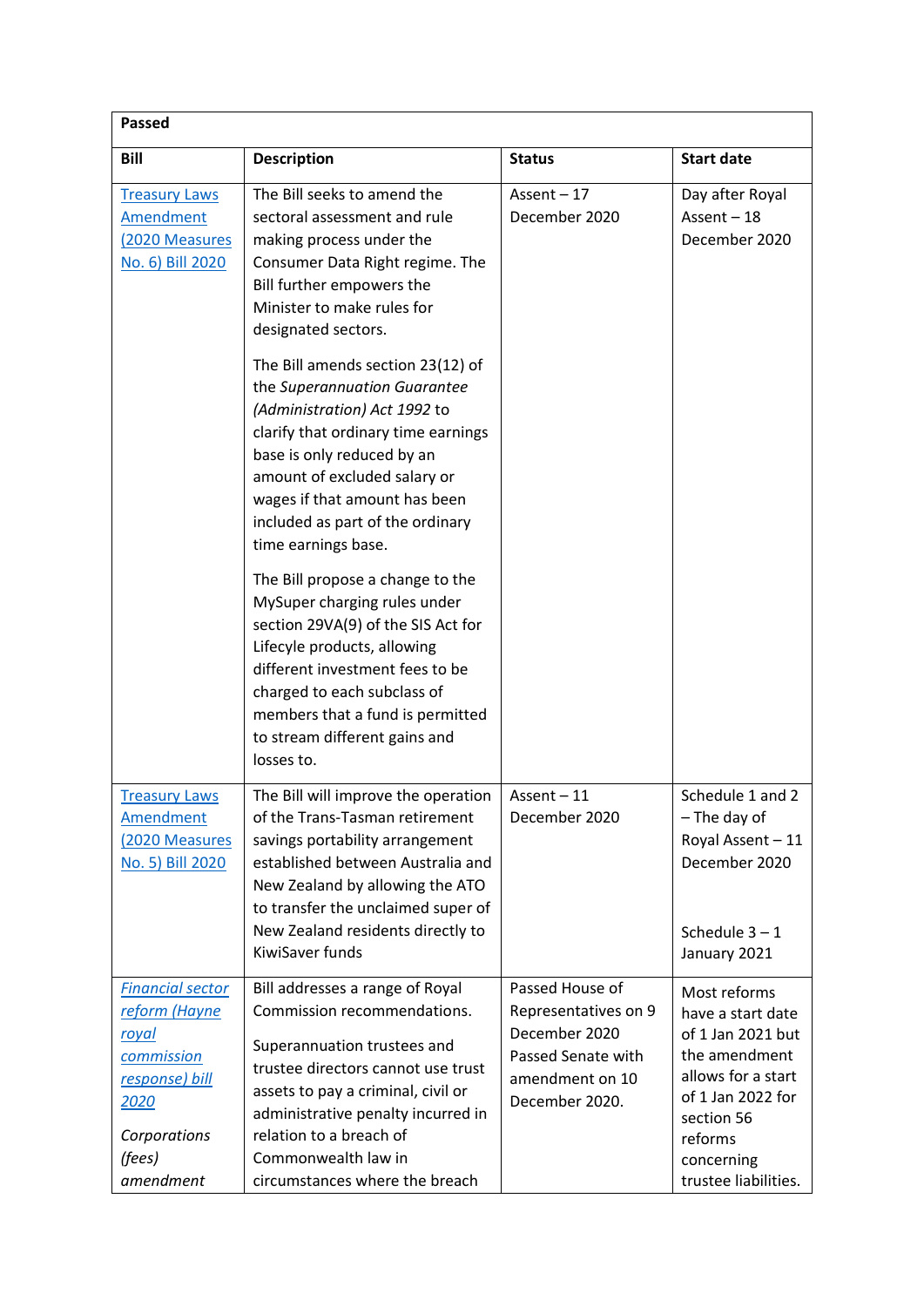| (Hayne royal                                    | did not previously warrant          | Assent 17 December                        |                                     |
|-------------------------------------------------|-------------------------------------|-------------------------------------------|-------------------------------------|
| commission                                      | disentitlement based on the         | 2020                                      |                                     |
| response) Bill                                  | principles in section 56.           |                                           |                                     |
| 2020                                            |                                     |                                           |                                     |
|                                                 |                                     |                                           |                                     |
| <b>Family Law</b>                               | Courts in Western Australia are     | Passed both houses                        | A single day to                     |
| <b>Amendment</b>                                | required to assess other assets     | on 3 December 2020                        | be fixed by                         |
| <u>(Western</u>                                 | that may be split between the       |                                           | Proclamation.                       |
| Australia De                                    | parties and make adjustments in     |                                           | A Proclamation                      |
| Facto                                           | favour of the party with less       | Assent 8 December                         | must not specify                    |
| <b>Superannuation</b>                           | superannuation.'                    | 2020                                      | a day that occurs<br>before the day |
| <b>Splitting and</b><br><b>Bankruptcy) Bill</b> | The law will also allow de facto    |                                           | section 4 of the                    |
| <u> 2020</u>                                    | couples with family law and         |                                           | Commonwealth                        |
|                                                 | bankruptcy proceedings to have      |                                           | Powers (De Facto                    |
|                                                 | both matters heard concurrently     |                                           | Relationships)                      |
|                                                 | in a single court. Previously, they |                                           | Act 2006 (WA)                       |
|                                                 | would have to be heard in two       |                                           | commences.                          |
|                                                 | different courts                    |                                           |                                     |
| <b>Payment Times</b>                            | Requires businesses and             | Agreed in House of                        | 1 January 2021                      |
| <b>Reporting Bill</b>                           | government enterprises with an      | Representative 11                         |                                     |
| 2020                                            | annual total income of over \$100   | <b>June 2020</b>                          |                                     |
|                                                 | million to biannually report on     |                                           |                                     |
|                                                 | their payment terms and practices   |                                           |                                     |
|                                                 | for their small business suppliers. | Passed by Senate on 3                     |                                     |
|                                                 | Super funds are covered by the      | Sept 2020 with                            |                                     |
|                                                 | definition of constitutionally      | amendments. Will                          |                                     |
|                                                 | covered entity (for example, a      | return to House of                        |                                     |
|                                                 | constitutional corporation, a       | Reps, expected to<br>occur as part of the |                                     |
|                                                 | foreign entity, a body corporate in | <b>Budget sittings</b>                    |                                     |
|                                                 | a Territory, a corporate            |                                           |                                     |
|                                                 | Commonwealth) and fit the           |                                           |                                     |
|                                                 | criteria of a reporting entity      | Passed both Houses 7                      |                                     |
|                                                 | (section 7 of the Bill).            | Oct 2020                                  |                                     |
|                                                 |                                     |                                           |                                     |
|                                                 |                                     | <b>Assent 14 Oct 2020</b>                 |                                     |
| <b>Treasury Laws</b>                            | Amends the Superannuation           | Passed both houses                        | 1 January 2021                      |
| Amendment                                       | Guarantee (Administration) Act      | 25 Aug 2020 with                          |                                     |
| (Your                                           | 1992 to: provide that employees     | amendments                                |                                     |
| Superannuation,                                 | under workplace determinations      |                                           |                                     |
| <b>Your Choice) Bill</b>                        | or enterprise agreements made       |                                           |                                     |
| <u> 2019</u>                                    | on or after 1 July 2018 have the    | Assent $-3$ Sept 2020                     |                                     |
|                                                 | right to choose their               |                                           |                                     |
|                                                 | superannuation fund                 |                                           |                                     |